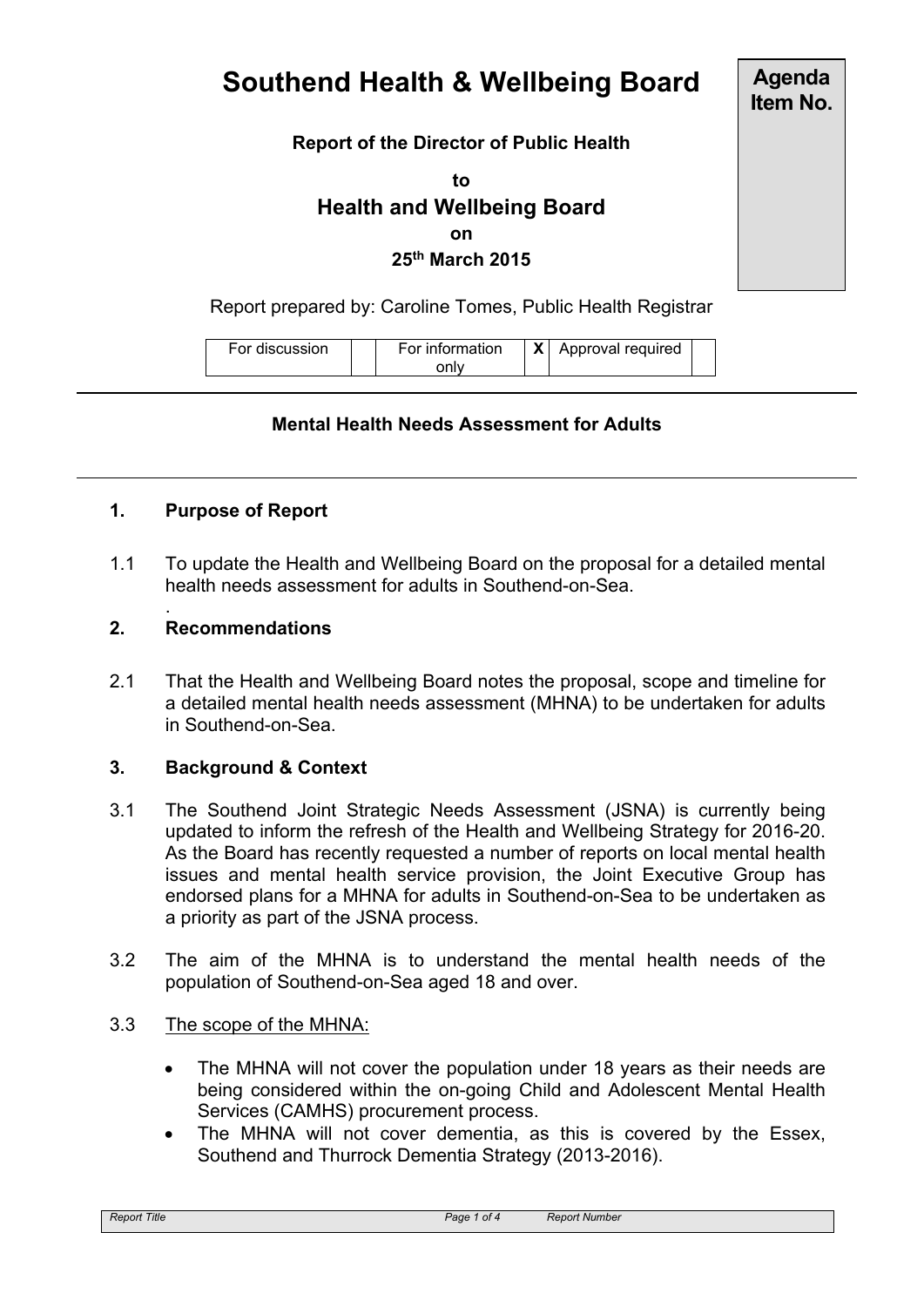- The MHNA will consider both mental illness and mental wellbeing, which are acknowledged as distinct spectrums for mental health (see Figure 1).
- The scope of services to be included and excluded will be discussed in partnership between the Council, NHS Southend CCG, the voluntary sector and relevant providers.

# **Figure 1: The dual axis of mental health showing distinct spectrums for wellbeing and illness**



#### 3.4 MHNA Objectives

- To assess the current baseline of mental wellbeing in Southend-on-Sea adults.
- To describe the numbers of people at increased risk of developing mental health problems, with reference to the distribution of risk and protective factors for mental health.
- To estimate the number of people with mental illness.
- To assess strengths, gaps and any inefficiencies in existing service provision by identifying people currently not receiving beneficial services (unmet need) and people currently receiving ineffective or inappropriate services.
- To assess the evidence for the delivery of high quality mental health services and interventions.
- To ascertain the views of the public, service users and carers, and other stakeholders, of mental health assets, needs and gaps in services.
- To identify areas for improvement and make recommendations for mental health promotion, prevention and treatment.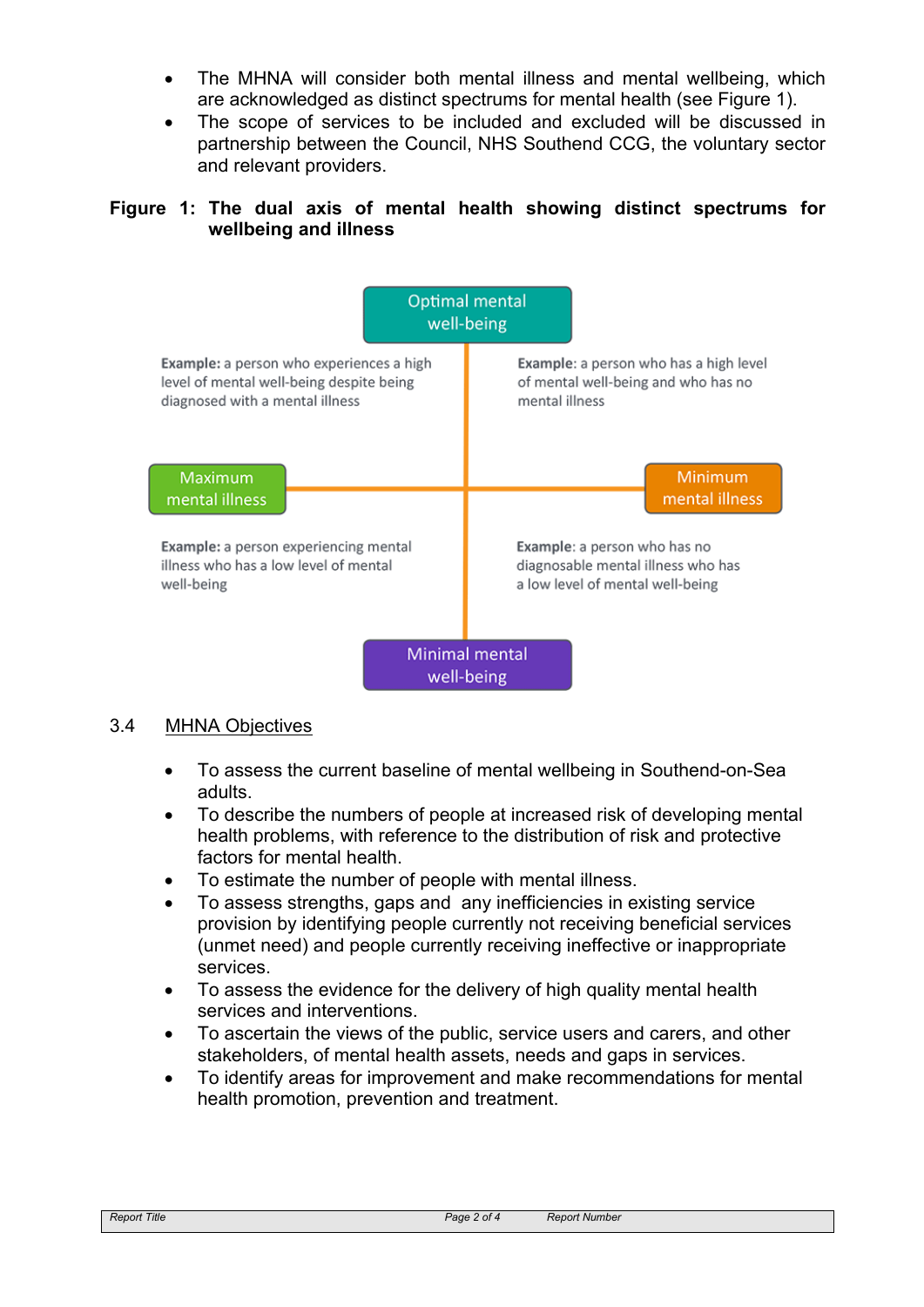### 3.5 MHNA Outputs

A comprehensive document detailing the current and future mental health needs of the Southend-on-Sea population covering wellbeing, risk factors for mental illness through to individuals with mental illness. The MHNA will assess how current needs are being met, and identify areas for improvements and gaps in current service provision.

The completed MHNA will contribute to the Joint Strategic Needs Assessment (JSNA) for the Southend-on-Sea population. Alongside other completed JSNA chapters, the completed MHNA will be used to inform the future commissioning and provision of services across Southend-on-Sea.

It will also inform the development of a Wellbeing Strategy for Southend-on-Sea, to be led by the Public Health Department. The Wellbeing Strategy will complement the existing South Essex Joint Mental Health Strategy (2013- 2018), which focuses on adults with mental illness and recovery.

- 3.6 Due to the urgent timescale for completion and the scope and complexity of the topic, it is proposed that the MHNA will be commissioned. The development of the MHNA service specification will be overseen by the Council in partnership with NHS Southend CCG, the voluntary sector and relevant providers.
- 3.7 MHNA Timeline

It is anticipated that the MHNA will be completed by autumn 2015 and presented to the Board.

| Task                                                | <b>Time Period</b>       |
|-----------------------------------------------------|--------------------------|
| Service specification to be written with input from | March - April 2015       |
| partner organisations                               |                          |
| Provider commissioned to conduct MHNA on            | $May - June 2015$        |
| behalf of the Council                               |                          |
| MHNA to be conducted and completed                  | July - September 2015    |
| Key findings from the MHNA to be shared with        | October 2015 (or nearest |
| <b>HWRR</b>                                         | HWBB thereafter)         |

# **4. Health & Wellbeing Board Priorities / Added Value**

4.1 This MHNA will contribute to the following Health and Wellbeing Strategy ambitions:

# *Ambition 3: improving mental wellbeing*

A. Holistic: Mental/physical | B. Early intervention | C. Suicide prevention/selfharm I D. Support parents/postnatal

# *Ambition 6: active and healthy aging*

C. Physical & mental wellbeing | D. Long Term conditions – support

# *Ambition 9: maximising opportunity*

C. Tackling health inequality (improved access to services)